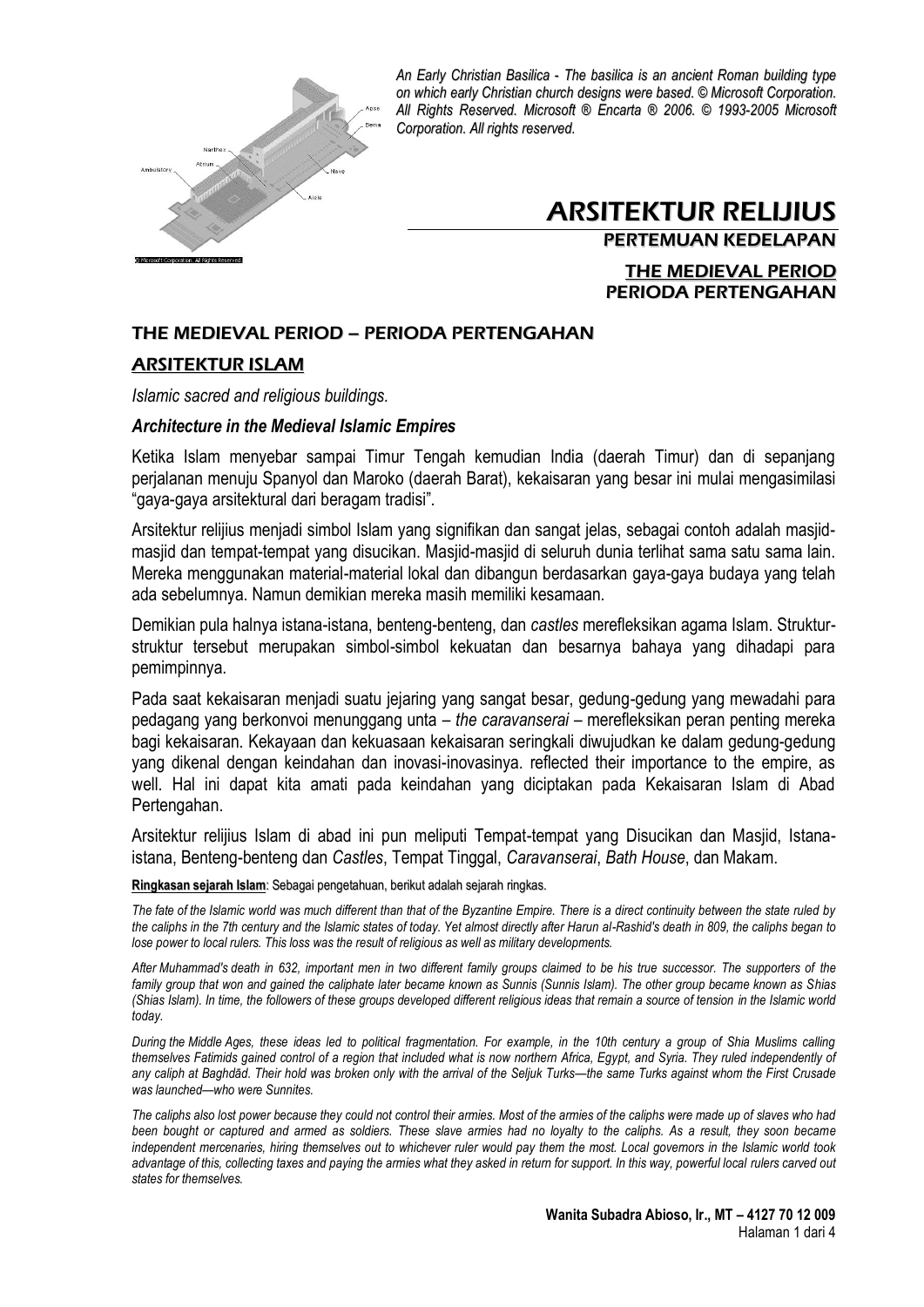

*In the 12th century the Seljuk Turks put an end to this fragmentation by bringing order and stability to the various groups in power. They recognized the caliph but exercised influence over him. Similarly, they allowed independent kingdoms but expected them all to participate in an Islamic culture based on Sunnite beliefs and law and on the Arabic language.* 

*The Seljuks also encouraged free and active trade throughout the Islamic world. Scholars and writers benefited from the resulting openness and prosperity, and important works of philosophy and literature were written in Arabic during this period. The works of the Greek philosopher Aristotle, long forgotten, were recovered and translated from Greek into Arabic. This revival of Aristotle marked a major intellectual change, with important consequences both for the Islamic world and for the West: By the end of the 12th century, both cultures shared a common body of logical thought that served as the basis for new achievements in philosophy and science.*

*However, the Islamic world was under constant pressure from outside forces. In the 13th century, Seljuk rule in the eastern half of the Islamic world gave way to invaders from China known as the Mongols. Other parts of the Islamic world were being conquered by Europeans. Islamic Spain, which had broken from the caliphs in the 8th century, was almost entirely taken by Christian armies by 1212. Sicily, occupied by the Muslims in the 9th century, was reconquered by Europeans in the 11th. Meanwhile, independent Islamic rulers continued to create and strengthen their own states. This situation persisted until the invasions in the 15th century by the Ottoman Turks, who unified much of the Islamic world under their rule.*

## ARSITEKTUR KRISTEN

Tidak satu pun gereja berkonstruksi kayu pada perioda Kristen awal yang bertahan. Di atas the rocky crag of Skellig Michael di lepas pantai Kerry ada sebuah kelompok oratori (seni *public speaking*) dan pondok-pondok, seluruhnya dibangun mengikuti teknik-teknik corbel, membentuk sebuah monastery primitif. Di atas daratan utama di Co. Kerry, Gallarus Oratory memiliki konstruksi yang sama. Gedunggedung yang besar kemungkinan hadir di akhir abad 12 ini, ditinjau dari mode-mode konstruksinya tetap menunjukkan pengaruh-pengaruh Abad Batu. Gereja-gereja berkonstruksi batu di masa awal pada umumnya kecil, bersistem struktur sederhana, dengan sedikit atau tanpa ornamentasi sama sekali. Beberapa darinya hadir sejak sebelum 900 AD.

The Irish round tower is found in many parts of the country. These towers, built from the 10th to 12th centuries, are tall slender stone structures, tapering inwards at the top, with a conical roof. They are frequently more than 30 metres high. Round towers are found on monastic sites and their primary purpose seems to have been to serve as bell-towers. However, the raised level of the doorway indicates that they may also have had defensive uses.

The first examples of Romanesque architecture in Ireland date from the 12th century. Influenced by the highly decorated churches found elsewhere in Europe, this style of architecture reflects increasing contact with the outside world. The finest example is Cormac's Chapel on the Rock of Cashel in Co. Tipperary. Although Irish churches remained small in scale, they were renowned for the intricate sculpture found on the doorways and chancel arches. Much use is made of traditional motifs, such as interlace and animal patterns, both seen to full effect on the spectacular portal at Clonfert cathedral.

**The new monastic orders** which arrived in the 12th and 13th centuries - Cistercians, Dominicans, Franciscans - had a major influence on architecture. They built larger cruciform churches with side aisles separated by arcades. Adjoining the church, the domestic buildings were grouped around a cloister.

From the arrival of the Anglo-Normans onwards Irish architecture was strongly influenced by England. Great new cathedrals in the early Gothic style were constructed by the Normans in the main towns. These were distinguished by the use of pointed arches. Among the finest examples are the two Dublin cathedrals, Christ Church and St Patrick's (see page 11), both completed in the first half of the 13th century.

The earliest fortifications built by the Normans were earthen mounds with wooden fortifications on top. Within a short time they were building more substantial stone castles, such as those at Trim in Co.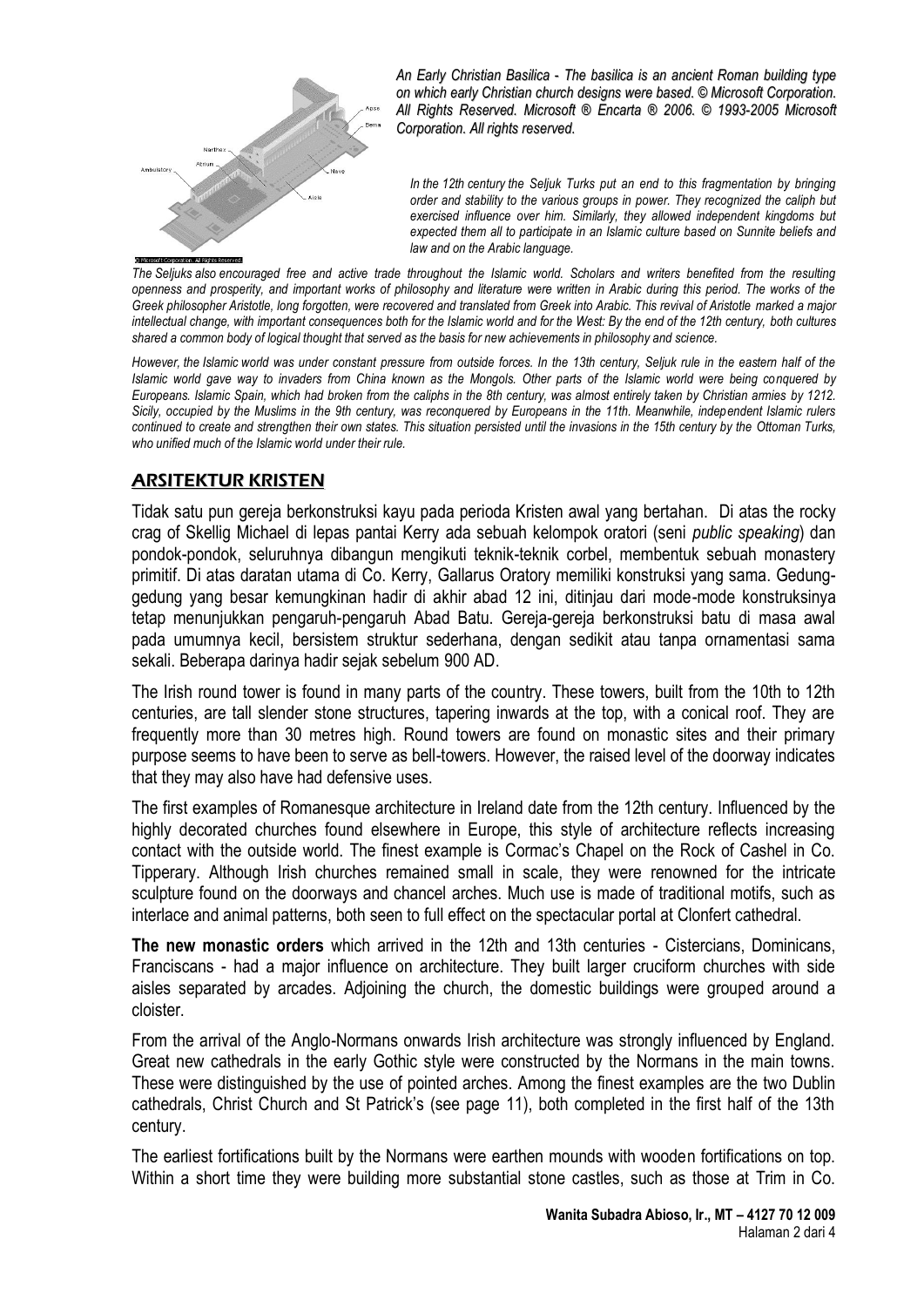

Meath and Carrickfergus in Co. Antrim, each having a massive rectangular keep. The 15th century castle at Cahir in Co. Tipperary, surrounded by high enclosing walls and defended by eight towers, is the most impressive of the surviving feudal strongholds.

The early 15th century saw the emergence of the tower house. This was a stone rectangular fortified residence of many storeys and there are hundreds of examples dotted around the countryside. A particularly elaborate example of the tower house is Bunratty Castle in Co. Clare, now completely restored. Tower houses continued to be built in great numbers throughout the 16th and early 17th centuries, a turbulent period in Irish history. There is also an impressive group of semi-fortified mansions, influenced by the architecture of Tudor England. Relatively few buildings of this period survive in Irish towns, but a well-preserved example is Rothe House in Kilkenny. It gives some idea of the fine merchants' houses which must have lined the city streets of the period: it is a three-storey stone building fronting on to the street, with arcades leading into courtyards. The house reflects the English urban architecture of the period.

## ARSITEKTUR HINDU

Arsitektur kuil [Hindu](http://en.wikipedia.org/wiki/Hindu_temple_architecture) didasari oleh *[Sthapatya Veda](http://en.wikipedia.org/wiki/Sthapatya_Veda)* dan beragam tulisan relijius kuna seperti *[Brihat](http://en.wikipedia.org/wiki/Brihat_Samhita)  [Samhita](http://en.wikipedia.org/wiki/Brihat_Samhita)*, *[Vastu Shastra](http://en.wikipedia.org/wiki/Vastu_Shastra)* dan *[Shilpa Shastras](http://en.wikipedia.org/wiki/Shilpa_Shastras)* seiring dengan prinsip-prinsip desain dan *guidelines* yang konon ditentukan oleh arsitek *devine* [Vishvakarma.](http://en.wikipedia.org/wiki/Vishvakarma) Hal tersebut berkembang dalam perioda lebih dari 2000 tahun. Arsitektur Hindu memastikan berada pada model-model relijius yang ketat yang memadukan elemen-elemen astronomi dan geometri suci. Dalam keyakinan Hindu, kuil merepresentasikan makrokosmos alam semesta demikian pula halnya mikrokosmos ruang-ruang dalam. Selain bentukan arsitektur kuil Hindu yang mengikuti tradisi-tradisi yang ketat, seringkali variasi digunakan berupa keindahan dan ornamentasi yang dekoratif.

**A basic [Hindu](http://en.wikipedia.org/wiki/Hindu) [temple](http://en.wikipedia.org/wiki/Temple) consists of an inner sanctum**, the *[garbhagriha](http://en.wikipedia.org/wiki/Garbhagriha)* or womb-chamber, a congregation hall, and possibly an antechamber and porch. The sanctum is crowned by a tower-like *śik[hara](http://en.wikipedia.org/w/index.php?title=%C5%9Aikhara&action=edit&redlink=1)*. The [Hindu temple](http://en.wikipedia.org/wiki/Hindu_temple) represents Mount Meru, the axis of the universe. There are strict rules which describe the themes and sculptures on the outer walls of the temple buildings.

The two primary styles that have developed are the [Nagara](http://en.wikipedia.org/wiki/Nagara) style of Northern India and the [Dravida](http://en.wikipedia.org/wiki/Dravida) style of Southern India. A prominent difference between the two styles are the **elaborate gateways** employed in the South. They are also easily distinguishable by the **shape and decoration of their śikharas**. **The Nagara style is beehive-shaped** while the **Dravida style is pyramid-shaped**.

## ARSITEKTUR BUDDHA

Arsitektur [Buddhist](http://en.wikipedia.org/wiki/Buddhist_architecture) berkembang di Asia Selatan yang dimulai pada awal abad ke 3 BCE. 2 jenis struktur diasosiasikan dengan [Buddhism](http://en.wikipedia.org/wiki/Buddhism) awal: **[viharas](http://en.wikipedia.org/wiki/Viharas)** dan **[stupas](http://en.wikipedia.org/wiki/Stupas)**. Secara orisinal, **Viharas** secara temporer menggunakan penutup terutama bagi para biara yang berkelana selama musim penghujan. Strukturstruktur ini kemudian berkembang untuk mengakomodasi pertumbuhan dan peningkatan formalisasi monastisisme Buddhist. Contoh nyata adalah [Nalanda](http://en.wikipedia.org/wiki/Nalanda) [\(Bihar\)](http://en.wikipedia.org/wiki/Bihar).

The initial function of the **stupa** was the veneration and safe-guarding of the relics of the [Buddha.](http://en.wikipedia.org/wiki/Gautama_Buddha) The earliest existing example of a stupa is in [Sanchi](http://en.wikipedia.org/wiki/Sanchi) [\(Madhya Pradesh\)](http://en.wikipedia.org/wiki/Madhya_Pradesh). In accordance with changes in religious practice, stupas were gradually incorporated into [chaitya-](http://en.wikipedia.org/wiki/Chaitya)grihas (stupa halls). These reached their highpoint in the first century BCE, exemplified by the cave complexes of [Ajanta](http://en.wikipedia.org/wiki/Ajanta) and [Ellora](http://en.wikipedia.org/wiki/Ellora) [\(Maharashtra\)](http://en.wikipedia.org/wiki/Maharashtra).